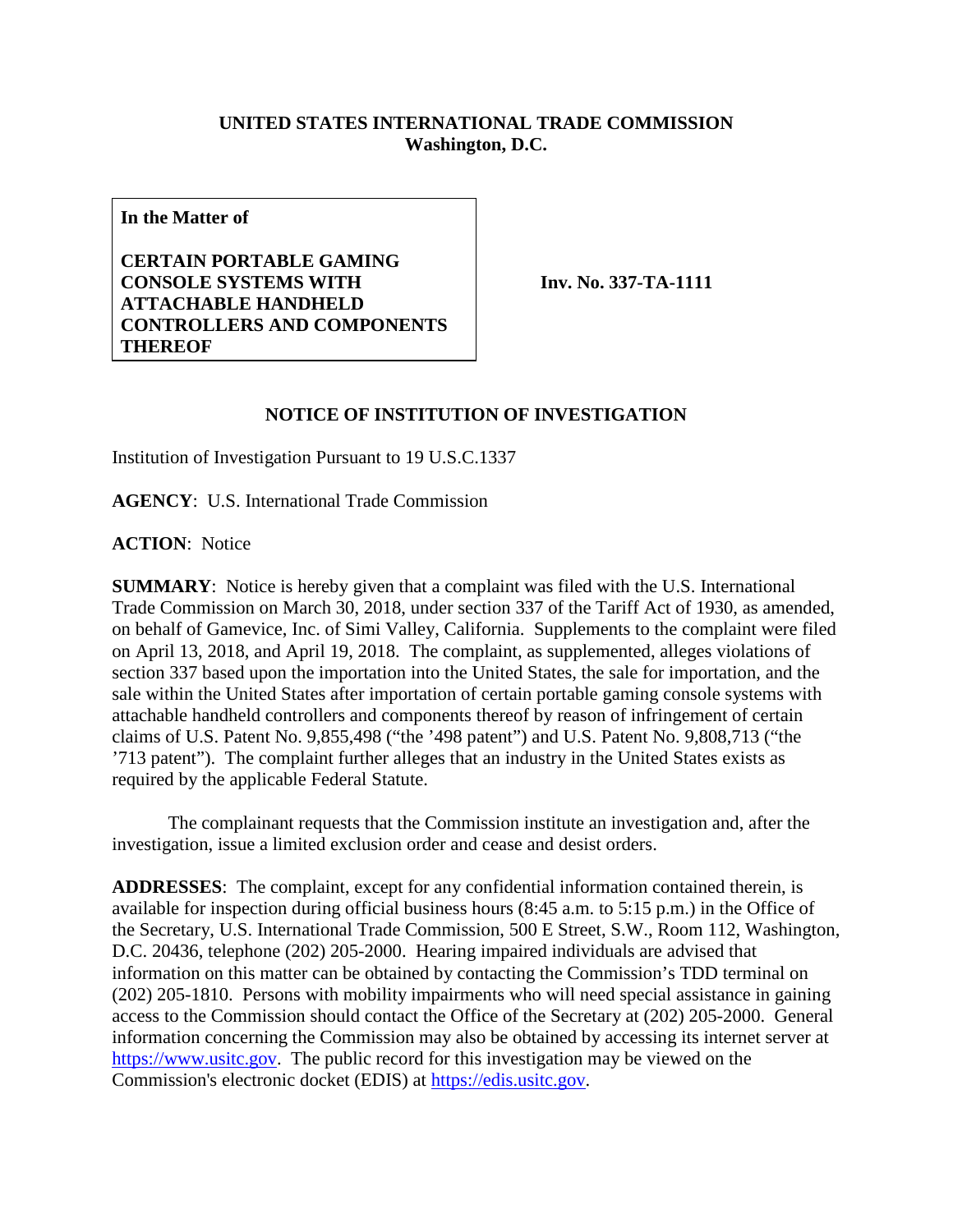**FOR FURTHER INFORMATION CONTACT**: Office of the Secretary, Docket Services Division, U.S. International Trade Commission, telephone (202) 205-1802.

## **SUPPLEMENTARY INFORMATION**:

**AUTHORITY**: The authority for institution of this investigation is contained in section 337 of the Tariff Act of 1930, as amended, 19 U.S.C. 1337 and in section 210.10 of the Commission's Rules of Practice and Procedure, 19 C.F.R. 210.10 (2017).

**SCOPE OF INVESTIGATION:** Having considered the complaint, the U.S. International Trade Commission, on April 26, 2018, **ORDERED THAT** –

(1) Pursuant to subsection (b) of section 337 of the Tariff Act of 1930, as amended, an investigation be instituted to determine whether there is a violation of subsection  $(a)(1)(B)$  of section 337 in the importation into the United States, the sale for importation, or the sale within the United States after importation of certain portable gaming console systems with attachable handheld controllers and components thereof by reason of infringement of one or more of claims 1-4, 6-9, 16, 21, and 22 of the '498 patent and claims 1-4, 6-10, and 16-19 of the '713 patent; and whether an industry in the United States exists as required by subsection (a)(2) of section 337;

(2) For the purpose of the investigation so instituted, the following are hereby named as parties upon which this notice of investigation shall be served:

(a) The complainant is:

Gamevice, Inc. 685 Cochran Street, Suite 200 Simi Valley, CA 93065

(b) The respondents are the following entities alleged to be in violation of section 337, and are the parties upon which the complaint is to be served:

> Nintendo Co., Ltd. 11-1 Hokotate-cho, Kamitoba, Minami-ku Koyoto, Japan 601-8501

Nintendo of America, Inc.  $4600$   $150<sup>th</sup>$  Avenue NE Redmond, WA 98052

(3) For the investigation so instituted, the Chief Administrative Law Judge, U.S. International Trade Commission, shall designate the presiding Administrative Law Judge.

The Office of Unfair Import Investigations will not participate as a party in this investigation.